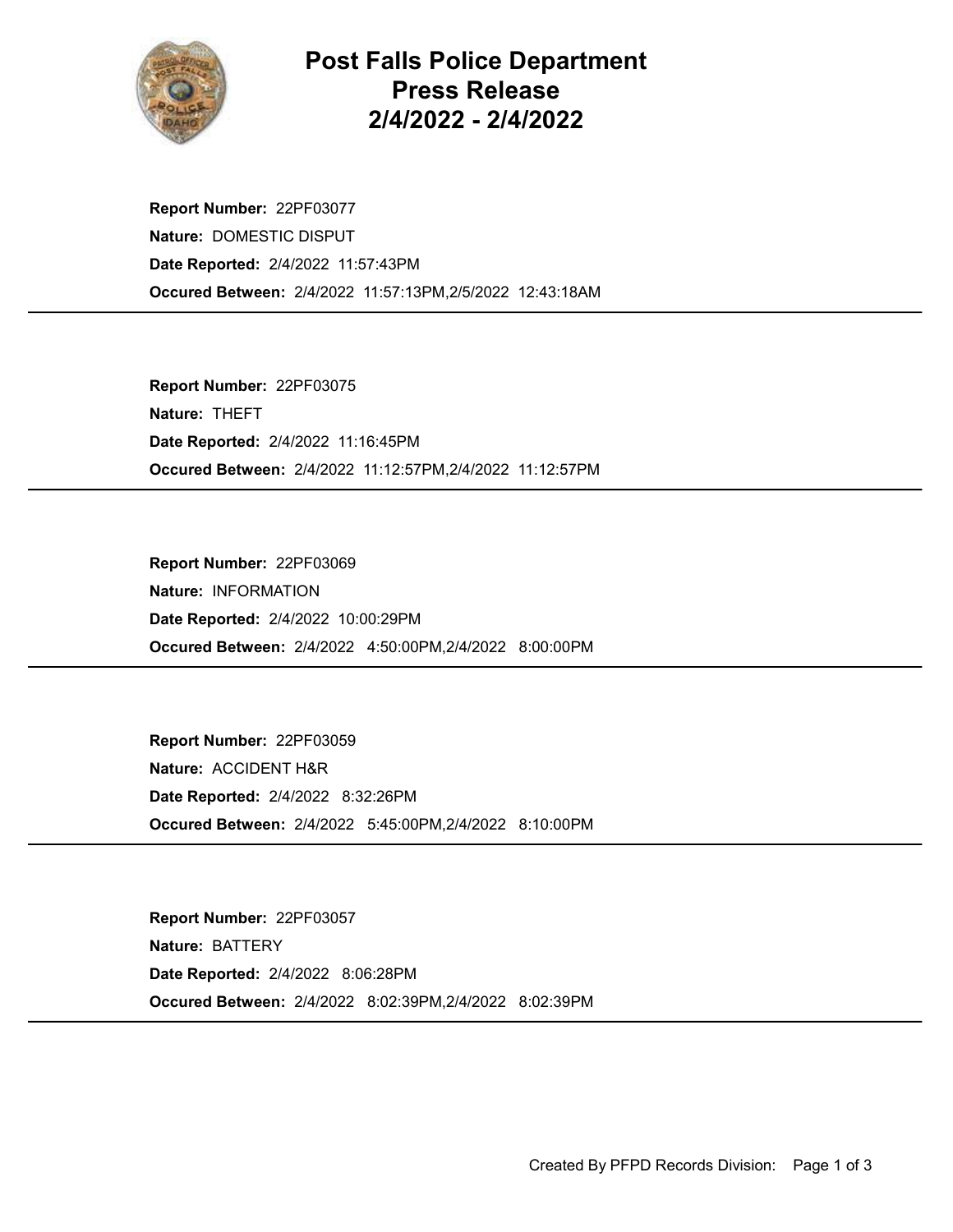Occured Between: 1/26/2022 7:11:48PM,2/2/2022 7:11:48PM Report Number: 22PF03052 Nature: BURGLARY Date Reported: 2/4/2022 7:14:37PM

Occured Between: 2/4/2022 3:50:00AM,2/4/2022 11:03:00AM Report Number: 22PF03042 Nature: STALKING Date Reported: 2/4/2022 4:18:31PM

Occured Between: 2/4/2022 2:36:09PM,2/4/2022 2:36:09PM Report Number: 22PF03031 Nature: FOUND PROPERTY Date Reported: 2/4/2022 2:37:54PM

Occured Between: 2/4/2022 12:41:17PM,2/4/2022 12:41:22PM Report Number: 22PF03015 Nature: DRUGS Date Reported: 2/4/2022 12:42:23PM

Occured Between: 2/4/2022 12:26:28PM,2/4/2022 12:26:28PM Report Number: 22PF03014 Nature: FOUND PROPERTY Date Reported: 2/4/2022 12:27:53PM

Occured Between: 2/4/2022 10:07:51AM,2/4/2022 10:07:51AM Report Number: 22PF03000 Nature: DRUGS Date Reported: 2/4/2022 10:10:56AM